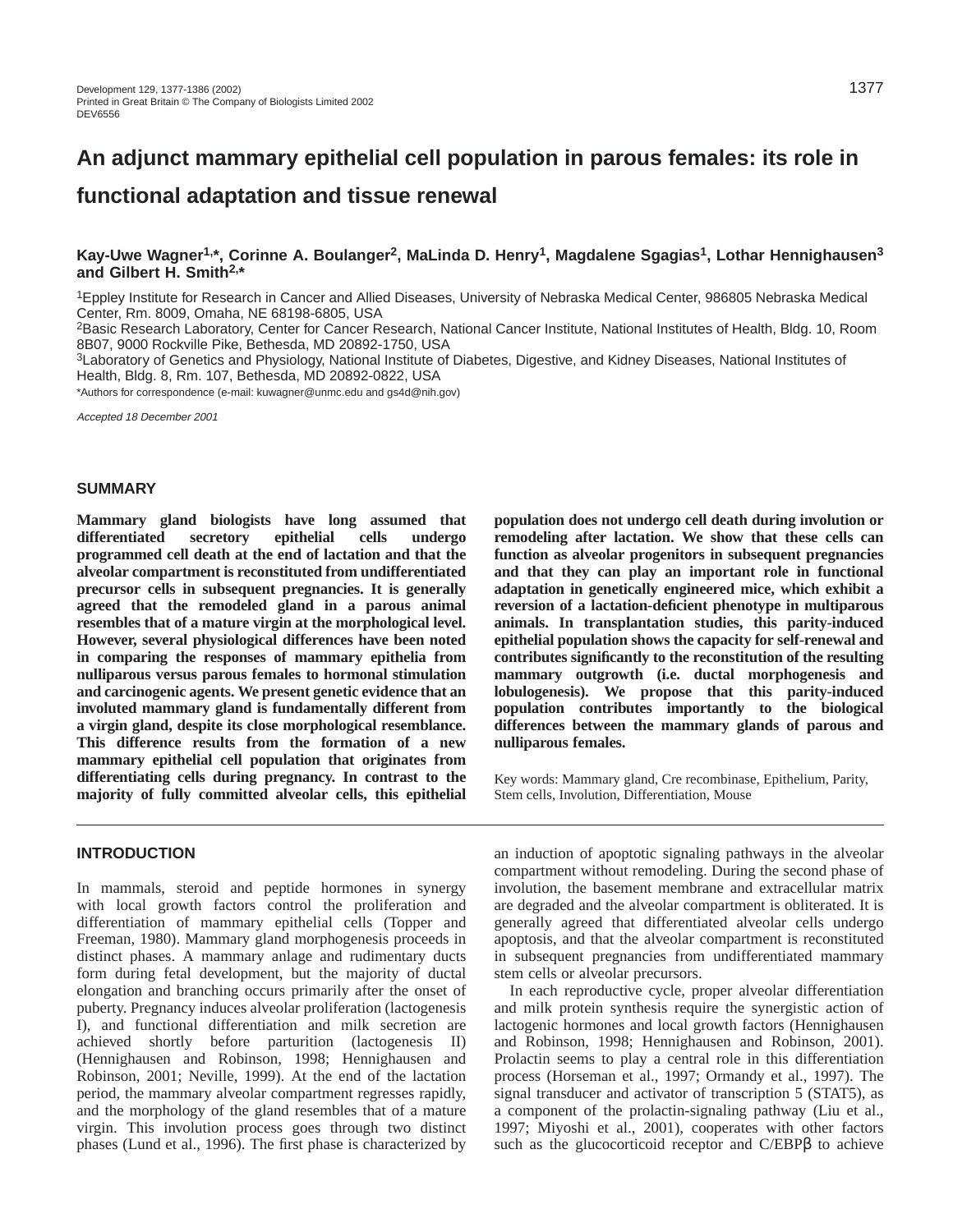maximum expression of genes for milk proteins (Stocklin et al., 1996; Wyszomierski and Rosen, 2001). Very low levels of expression of genes for milk proteins can also be found in virgins, but their synthesis increases considerably during the second half of pregnancy (Robinson et al., 1995). Interestingly, the transcriptional regulation of genes encoding milk proteins varies slightly between caseins and whey proteins. In mice, casein transcription increases rather early during pregnancy, and high levels of expression of the whey acidic protein (WAP) and  $\alpha$ -lactalbumin is restricted to the last phase of pregnancy (i.e. mainly in lactogenesis II) (Pittius et al., 1988; Robinson et al., 1995). The differential upregulation of caseins and whey proteins may reflect a progression towards terminal differentiation. Beside hormones and local growth factors, proper expression of the *Wap* gene requires cell-to-cell contact and the formation of a closed lumen (i.e. a correct threedimensional structure of an alveolus) (Chen and Bissell, 1989). Therefore, the expression profile of the *Wap* gene is frequently applied as an indicator for advanced differentiation of mammary epithelial cells. High levels of *Wap* gene expression are maintained throughout lactation, but its expression declines significantly during the first phase of involution (days 1 and 2 after weaning) and reaches nearly undetectable levels during the second phase of mammary gland remodeling (i.e. 4 to 6 days after weaning the litter) (Burdon et al., 1991; McKnight et al., 1992).

On the basis of two paradigms [(1) high levels of WAP gene expression are restricted to differentiated mammary epithelial cells and (2) differentiated alveolar cells undergo apoptosis], it is unclear whether a WAP-promoter driven transgenic mouse model expressing Cre recombinase might be useful for studying the loss-of-function of genes in the mammary gland, in particular, tumor-susceptibility genes in multiparous and aging mouse models for human breast cancer. Unlike various other WAP-based transgenic strains (Burdon et al., 1991; McKnight et al., 1992), we were able to identify a WAP-Cre expressing line that follows closely the temporal and spatial regulation of the endogenous WAP gene (Wagner et al., 1997). Based on genomic alterations that the Cre recombinase 'engraves' on another reporter transgene (i.e. recombination between loxP sites), we found that a large number of mammary epithelial cells previously expressing the WAP-Cre transgene remained in the mammary gland after complete remodeling (Wagner et al., 1997). More importantly, these cells seem to multiply during subsequent pregnancies and, therefore, our findings contradict the generally accepted paradigms on mammary development. Clearly, our observations are not an artifact caused by a deregulated activation of the promoter of our randomly integrated WAP-Cre construct, as Ludwig and co-workers (Ludwig et al., 2001) have recently reported similar observations in mutant mice that express Cre under the endogenous WAP promoter (WAP-Cre knock-in mutants). Based on these findings, we hypothesize that a specific number of WAP-expressing or differentiated cells bypass apoptosis and remain in the parous gland, where they can give rise to a clonal population of alveolar cells during subsequent pregnancies. Indirectly, our hypothesis implies that mammary epithelial cells from parous individuals are different from nulliparous animals in their 'genetic program', despite the close resemblance in their morphological appearance. To address this issue, we have used double transgenic mice carrying the

WAP-Cre and the Rosa-lox-Stop-lox-*lacZ* (herein referred to as Rosa-*lacZ*) to monitor differentiation and cell survival in the developing and involuting mammary gland on the level of single cells. The main objective was to determine how many WAP-Cre expressing cells (i.e. hormone responsive and differentiated cells) are capable of resisting programmed cell death during involution. We have determined their location and growth properties in multiparous animals, in transplants and in culture. We demonstrate that these partially committed cells are not just alveolar progenitors, but they also share similarities with multipotent mammary stem cells. They can contribute to both ductal and alveolar epithelial cell types in transplants. Moreover, we show that the 'differentiation and survival' process provides a mechanism for cell selection that is important for bypassing genetic pathways in gene deletion models, in order to revert to a mutant phenotype in subsequent pregnancies.

# **MATERIALS AND METHODS**

#### **Transgenic mice**

Male mice carrying the WAP-Cre transgene (Wagner et al., 1997) were crossed with female Rosa-*lacZ* reporter mice (Soriano, 1999). The WAP-Cre transgene gene was identified by PCR as described previously (Wagner et al., 1997). The presence of the Rosa-*lacZ* reporter locus was verified by PCR using the following forward and reverse primers that detect the β-galactosidase gene: 5′- GATCCGCGCTGGCTACCGGC-3′ and 5′-GGATACTGACGA-AACGCCTGCC-3′. Female offspring of these crosses, which carried both the WAP-Cre transgene and the Rosa-*lacZ* reporter, were analyzed for *lacZ* expression along with the offspring carrying only the reporter locus or the WAP-Cre transgene alone (negative control). The mice were analyzed as mature virgins (nulliparous mice; 6 to 12 weeks old), during various stages of the gestation period (day 8, 14, and 16 of pregnancy), during lactation days 1, 3 and 10, and 2 weeks to several months after weaning of the pups. Female WAP-Cre/Rosa*lacZ* double transgenic mice were crossed with a male mouse carrying a homozygous deletion of the prolactin receptor (Ormandy et al., 1997) to generate WAP-Cre/Rosa-*lacZ*/PRL-R<sup>+/–</sup> female offspring. The PRL-R knockout mice were a kind gift from Dr P. Kelly to L. H.. Mammary biopsies were taken from the triple transgenic females a few hours after delivering the pups and several weeks later to ensure complete involution and remodeling. All animals used in the described studies were treated humanely and in accordance with Public Health Service policies and federal regulations.

## **Preparation and X-Gal staining of mammary gland whole mounts**

Briefly, the entire inguinal mammary gland (i.e. gland 4) was spread on a glass slide and fixed for 1-2 hours in 2% paraformaldehyde, 0.25% glutaraldehyde, 0.01% NP-40 in phosphate-buffered saline (PBS). Tissues were washed repeatedly in 1×PBS and processed for X-Gal staining as described previously (Wagner et al., 1997). Mammary glands were postfixed in 10% formalin, dehydrated in 100% ethanol and placed overnight in xylene before whole-mount analysis. For the analysis of tissue sections, mammary glands were dehydrated following the X-Gal procedure, embedded in paraffin, sectioned and counterstained with Nuclear Fast Red.

#### **Tissue transplantation**

DeOme and his colleagues originally devised the technique of tissue fragment transplantation into mammary fat pads cleared from endogenous mammary epithelium (DeOme et al., 1959). The surgical procedures for clearing the fat pad of 3-week-old female mice and the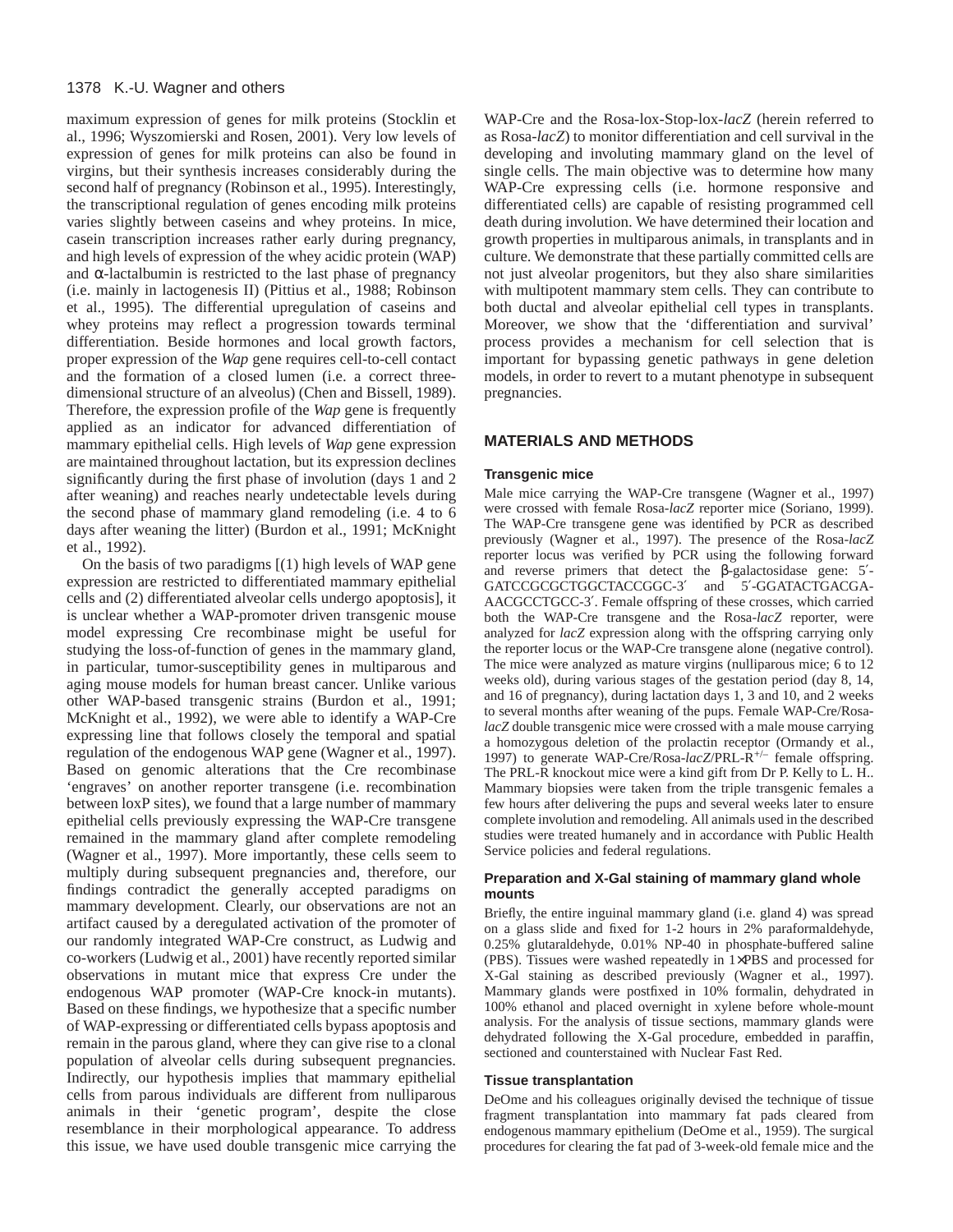method of implanting tissue fragments and cell suspensions have been described previously (Daniel et al., 1968; Faulkin and DeOme, 1960; Smith et al., 1980; Smith et al., 1991). Random fragments (~1.0 mm<sup>3</sup>) of mammary epithelium were taken from nulliparous and nonpregnant parous WAP-Cre Rosa/*lacZ* females. Immediately after the retrieval of the epithelium from the transgenic donors, the fragments were implanted into the cleared fat pad of 3-week-old recipients (homozygous AthymicNCr-nu females). The recipients were kept as nulliparous virgins for 7 to 12 weeks to provide sufficient time for the transplanted epithelium to penetrate the wild-type fat pad and form a ductal tree. The recipients were neither bred nor treated with hormonal supplements to prevent a secondary activation of the WAP-Cre transgene. After more than 7 weeks, the mammary glands were prepared as whole mounts and stained with X-Gal as described above.

## **Primary cultures, selection, X-Gal staining**

Primary mammary epithelial cultures from nulliparous and parous WAP-Cre/Rosa-*lacZ* double transgenic females were prepared in analogy to methods described previously (Li et al., 2000; Medina and Kittrell, 2000). WAP-Cre/Rosa-*lacZ* cultures were examined by X-Gal staining after 48, 72 and 96 hours. The cells were fixed for 10 to 15 minutes in chilled 0.08% glutaraldehyde in 1×PBS and washed at least three times in 1×PBS before the X-Gal staining procedure described above. The cells were stained for 24 to 48 hours at 30°C and washed twice in 1×PBS before examination.

## **RESULTS**

# **A significant number of differentiated alveolar cells located at the extremity of ducts bypass apoptosis during involution**

Genetically engineered mice carrying the WAP-Cre transgene (Wagner et al., 1997) and the floxed Rosa-*lacZ* reporter construct (Soriano, 1999) were used to monitor differentiation and cell survival in the developing and involuting mammary gland. Fig. 1 illustrates the experimental design and basic principle of the transcriptional activation of both transgenes before and during differentiation and involution. Both transgenes are inactive in undifferentiated alveolar precursors or stem cells in virgin (nulliparous) females. During lactogenesis II, transcription of the endogenous WAP gene and the WAP-Cre transgene is greatly induced by systemic hormones and local growth factors in differentiating alveolar cells. Subsequently, the WAP promoter-driven expression of Cre recombinase permanently activates the transcription of the β-galactosidase reporter gene, owing to the Cre-mediated excision of the floxed transcriptional STOP sequence between Rosa regulatory elements and the *lacZ* coding sequence (Soriano, 1999). X-Gal staining on histological sections or whole mount tissue samples can be used to identify single cells that express β-galactosidase. As the Rosa locus is ubiquitously expressed, the transcriptional activation of the reporter gene is independent from the differentiation status of a given cell. This unique feature of our double transgenic mouse model enables us not only to monitor the differentiation of mammary epithelial cells, but also to label permanently cells that no longer express WAP-Cre during involution and after remodeling is completed. The partially committed cells that remain in the parous and multiparous gland represent a new epithelial population that does not exist in virgin animals. Whether this new epithelial cell type originates solely from differentiating cells or in addition from fully committed cells

### A new mammary epithelium in parous animals 1379



**Fig. 1.** Experimental design. The basic principle of the genetic labeling of differentiating cells in the developing mammary gland using the Cre-lox technique. In this experimental setting, the WAP-Cre transgene is used solely to monitor the differentiation process of alveolar precursor cells in response to lactogenic hormones. The transient upregulation of Cre recombinase in differentiating epithelial cells during pregnancy permanently activates a ubiquitously expressed reporter transgene (Rosa-*lacZ*), whose expression is not dependent on the differentiation status of a given cell. The reporter gene remains active in cells that no longer require high systemic hormone levels to maintain a functionally differentiated state (i.e. WAP gene expression). Hence, the permanent activation of the reporter gene (blue X-Gal staining) genetically labels differentiating cells that bypass apoptosis and remodeling at the conclusion of the reproductive cycle. The labeled cells in the remodeled (involuted) gland represent a new epithelial subtype, which is not present in nulliparous animals.

that de-differentiate during involution cannot be determined in this experimental setting.

We initially analyzed the transcriptional activation of WAP-Cre and the Rosa-*lacZ* reporter gene during the first pregnancylactation-involution cycle of double transgenic nulliparous females and their single transgenic littermates. The inguinal glands (glands #4) were taken at various stages of the reproductive cycle and stained with X-Gal to examine the timing of Cre expression and to monitor the location of WAP-Cre expressing cells during involution (Fig. 2). Almost no βgalactosidase expression was detected in virgin and early to mid-pregnant WAP-Cre/Rosa-*lacZ* double transgenic mice (Fig. 2A). Some blue cells could be detected during estrus in virgin mice, but they were no longer present at any other stages of the estrus cycle, suggesting that these cells do not remain or accumulate in aging nulliparous animals. Cre-mediated excision of the transcriptional STOP sequence and activation of the *lacZ* reporter was detected in late pregnant animals (>day 16 of gestation), and a maximum of Cre activation is achieved in functionally differentiated cells around parturition (Fig. 2B). As there is no selective mechanism against Cre-expressing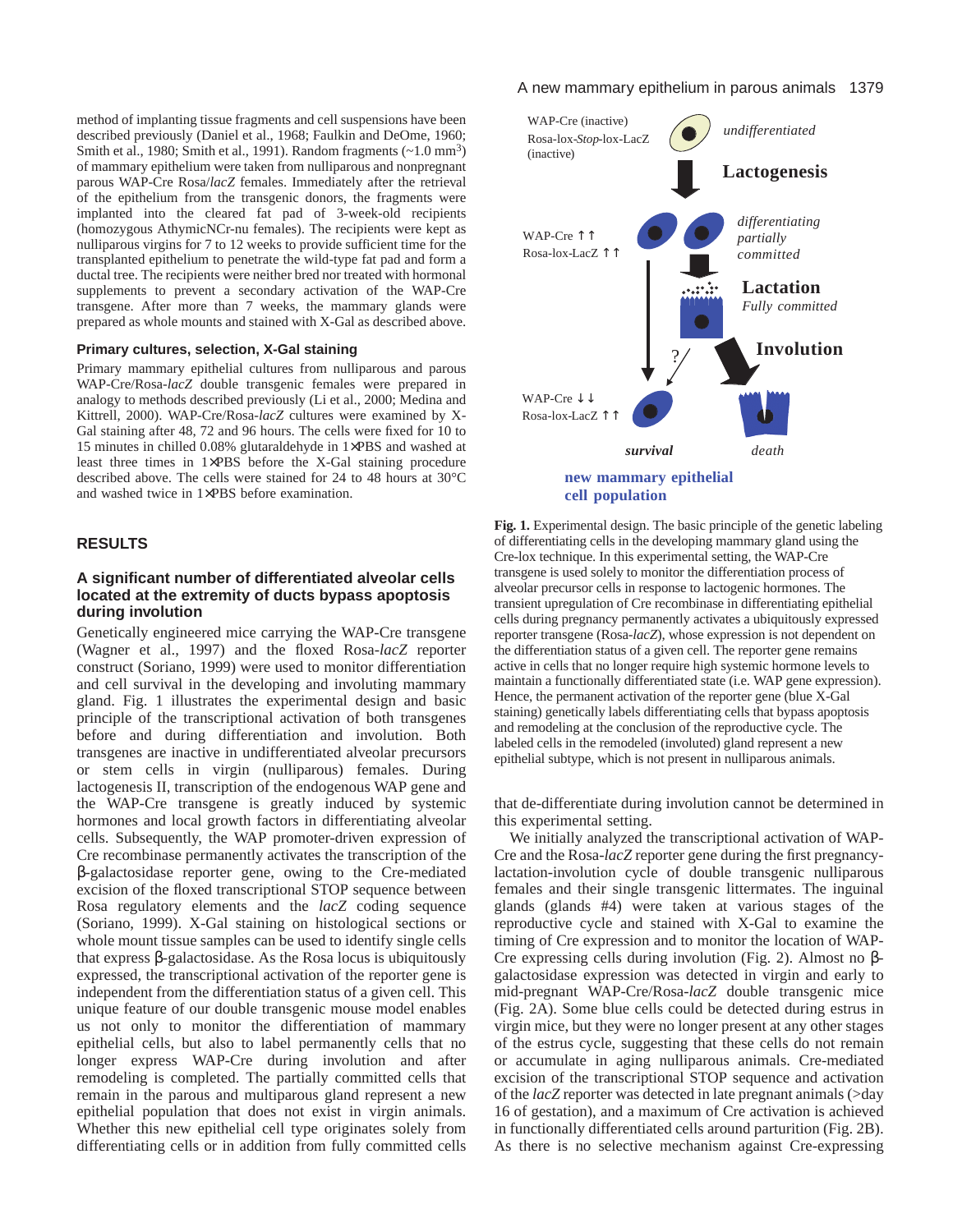

**Fig. 2.** X-Gal stained mammary whole mounts and their histological sections of WAP-Cre/Rosa-*lacZ* double transgenic females (A-C,G-J) and their single transgenic controls (D-F). (A,D) Whole mount, first pregnancy, day 14 of gestation. (B,E) Whole mount, several hours post partum after the first pregnancy. (C,F) Whole mount, 3 weeks after weaning of the litter following the first gestation cycle. (G,I) Tissue sections from nulliparous (virgin) double transgenic mice counterstained with nuclear Fast Red. (H,J) Tissue sections from parous, non-pregnant (i.e. involuted) double transgenic females counterstained with nuclear Fast Red.

cells, it is not surprising that the vast majority of differentiated alveolar cells express WAP-Cre throughout the entire lactating mammary gland. Therefore, the recombination efficiency was much higher in this particular experimental setting compared with our previous report, where WAP-Cre expressing cells were partially eliminated due to the loss of *Brca1* (Xu et al., 1999). However, mosaic expression of WAP-Cre or activated Rosa-*lacZ* was detected in a small percentage of cells in individual alveoli when histological sections were prepared from X-Gal-stained whole-mount specimen (data not shown). No X-Gal positive mammary epithelial cells were detected in single transgenic or non-transgenic controls (Fig. 2D-F). Programmed cell death of differentiated alveolar cells and irreversible remodeling of the entire mammary gland is initiated 2 to 3 days after removal of the pups from the lactating dam. The remodeling process is usually completed between 5 and 10 days post-weaning in wild-type mice, with minor variations between different strains. To ensure complete remodeling of the entire gland, we have analyzed mammary glands of involuted double transgenic mice and their controls around 3 to 4 weeks after the removal of the pups. Based on our previous findings (Wagner et al., 1997), we expected that an involuted mammary gland might contain only a moderate or very low number of recombined cells. By contrast, we observed a significantly greater number of X-Gal positive cells in involuted WAP-Cre/Rosa-*lacZ* females than anticipated. The blue cells were found on virtually every extremity of the ductal tree (Fig. 2C). A closer examination of histological sections from these whole mounts revealed that the X-Galpositive cells were located primarily in epithelial structures that are similar to that of a terminal ductal lobular unit (TDLU) in humans (Fig. 2H,J). Morphologically, these blue cells in involuted dams (parous females) appeared to be similar to cells at terminal ducts in mature virgins (nulliparous females) (Fig. 2G,I). Despite their close resemblance at the histological level, these blue cells are different in their 'genetic program' as they had initiated a differentiation program (WAP expression) as a response to lactogenic hormones during pregnancy and lactation. However, these cells did not undergo cell death during involution and remodeling. In summary, these X-Gal-positive cells represent a new population of epithelial cells that are specific for parous animals. We will demonstrate later that these cells indeed have an altered genetic program that enables them to adapt quickly to different physiological conditions in mice with a defective hormone-signaling pathway.

# **The parity-induced new epithelial cells serve as lobular progenitors in multiparous animals and they share certain features with multipotent mammary stem cells**

Based on the location of the X-Gal-positive cells at the extremity of the ducts, we hypothesized that

these cells might serve as progenitors for the proliferation and differentiation of alveolar cells during subsequent pregnancies in multiparous mice. To address this issue, we examined the growth properties of X-Gal-positive cells during early stages of the second pregnancy (day 8 of gestation). As described earlier, alveolar cells proliferate highly at this stage, but *Wap* gene expression remains low. WAP-Cre/Rosa-*lacZ* double transgenic dams lactated for 21 days during the first reproductive cycle, and they had at least 2 weeks resting before they were mated again. At day 8 of the second gestation period, the inguinal glands were taken and stained with X-Gal (Fig. 3A-C). The majority of the developing alveoli were noticeably X-Gal positive, suggesting that these cells are, in fact, descendants of the blue cells that survived during remodeling (Fig. 3B). However, the proliferating population of blue cells was mainly restricted to terminal ducts and developing alveoli. X-Gal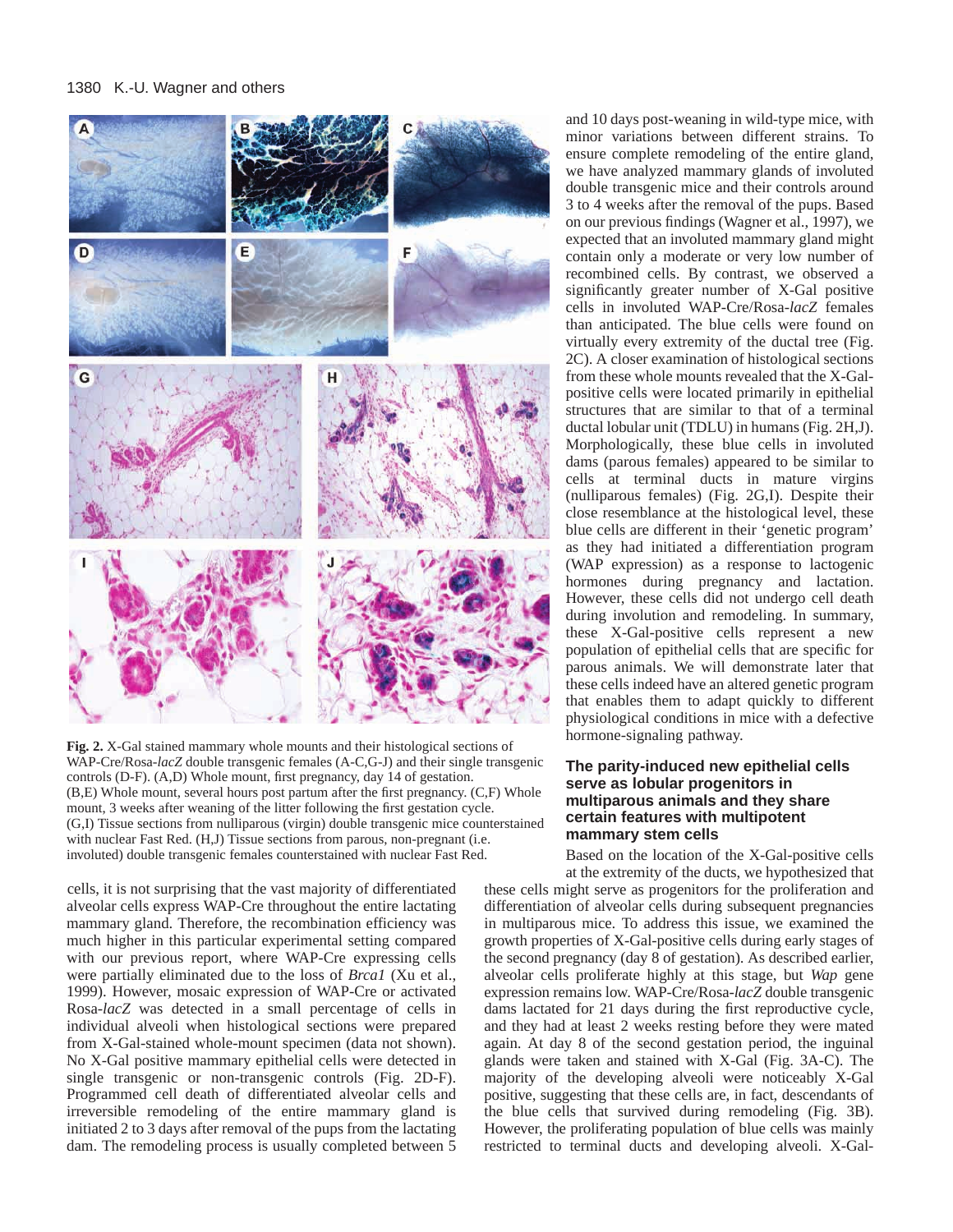**Fig. 3.** X-Gal stained mammary whole mounts (A,D-F) and their histological sections (B,C,G-I) of WAP-Cre/Rosa*lacZ* double transgenic females at day 8 of the second gestation period (A-C) and in transplants of parous (D,E,G,H,I) and nulliparous (F) WAP-Cre/Rosa-*lacZ* epithelia into nulliparous wild-type recipients. Note that the parity-induced epithelial cells in involuted WAP-Cre/Rosa-*lacZ* animals serve as alveolar precursors in subsequent gestation cycles (A,B) but they remain essentially absent from larger ducts (C). X-Gal positive cells from involuted double transgenic mice contribute to ductal morphogenesis in transplants (D,E), and they are present in large ducts (G), small ducts (H) and terminal end buds (I). Control transplants from nulliparous double transgenic donors into wild-type recipients remain X-Gal negative (F) suggesting that the WAP-Cre transgene is not activated by the transplantation technique itself. LN, lymph node.



positive cells were hardly ever observed in primary or secondary ducts (Fig. 3C).

Our findings might suggest that X-Gal-positive cells at the extremity of ducts are committed alveolar precursors. The existence of such an epithelial subtype has already been demonstrated (Kamiya et al., 1998; Kordon and Smith, 1998; Smith, 1996). One approach to test whether these cells are alveolar precursors is to transplant small pieces of involuted mammary tissue with blue cells from WAP-Cre/Rosa-*lacZ* dams into the fat pat of immunocompromised recipients (e.g. athymic nude mice). If formerly WAP-Cre-expressing cells are committed to differentiate only into alveolar subtypes, then these cells should not contribute to the formation of primary or secondary ducts. The present theory is that ductal epithelium develops from ductal progenitors as well as from primary epithelial stem cells (Smith, 1996; Smith and Chepko, 2001). Before the transplantation of the involuted WAP-Cre/Rosa*lacZ* donor epithelium, the wild-type endogenous mammary epithelia was removed from the virgin recipients. The recipients were maintained as nulliparous females for 8 to 12 weeks to provide sufficient time for the mutant epithelia to penetrate the wild-type fat pad and to form a ductal tree. These animals were neither stimulated with exogenous hormones nor mated, in order to avoid a secondary activation of WAP-Cre. We analyzed 22 X-Gal stained whole mounts from eleven nulliparous recipients (two #4 glands each). Seven glands did not show any outgrowth and one gland contained wild-type epithelium as a result of an incomplete clearing procedure. From 14 outgrowths, only two contained no blue cells, three were partially (50%) stained with X-Gal, and the vast majority (*n*=9; 75%) exhibited blue staining throughout the entire ductal tree (Fig. 3D,E). We repeated this experiment, and again, nine out of ten outgrowths were blue. To verify that the transplantation technique itself does not cause a secondary activation of WAP-Cre, we performed a control experiment where we transplanted mammary epithelium from nulliparous WAP-Cre/Rosa-*lacZ* double transgenic mice into the cleared fat pad of recipients. We obtained ten outgrowths, and only two exhibited a speckled X-Gal staining in a few parts of the ductal epithelia. Eight out of ten transplants were completely X-Gal negative (Fig. 3F) suggesting that a spontaneous activation of WAP-Cre in transplants from nulliparous donors is a rare event. In addition, the examination of serial sections through the few blue areas revealed that true X-Gal-positive cells were not present, and the blue stain was trapped between cells at the edge of the section. In summary, our findings on the growth properties of blue cells from involuted WAP-Cre/Rosa-*lacZ* mice were not an artifact of the transplantation procedure (Fig. 3F).

Using our double transgenic mice to label differentiated and apoptosis-resistant cells permanently, we have demonstrated for the first time that cells previously expressing an alveolar differentiation marker (i.e. WAP) can contribute to the formation of primary and secondary ducts. It remains to be determined in a more detailed study whether these cells give rise to all ductal epithelial subtypes, including myoepithelial cells. Preliminary studies on histological sections of the transplants show that the blue cells are mainly localized in the luminal epithelium of large ducts (Fig. 3G), small ducts (Fig. 3H) and terminal end buds (Fig. 3I).

# **The 'functional memory' of the mammary epithelium**

Transplantation models are powerful tools with which to study mammary development in mutant mice that exhibit complex phenotypes or embryo lethality after day E12.5 (Robinson et al., 2000; Robinson et al., 2001). In the majority of experiments that use transplantation models, studying the intrinsic effects of a targeted mutation on mammogenesis is required. Our findings on the selective outgrowth of X-Gal-positive cells and their descendants in transplants suggest that there might be differences in transplantation models when mutant mammary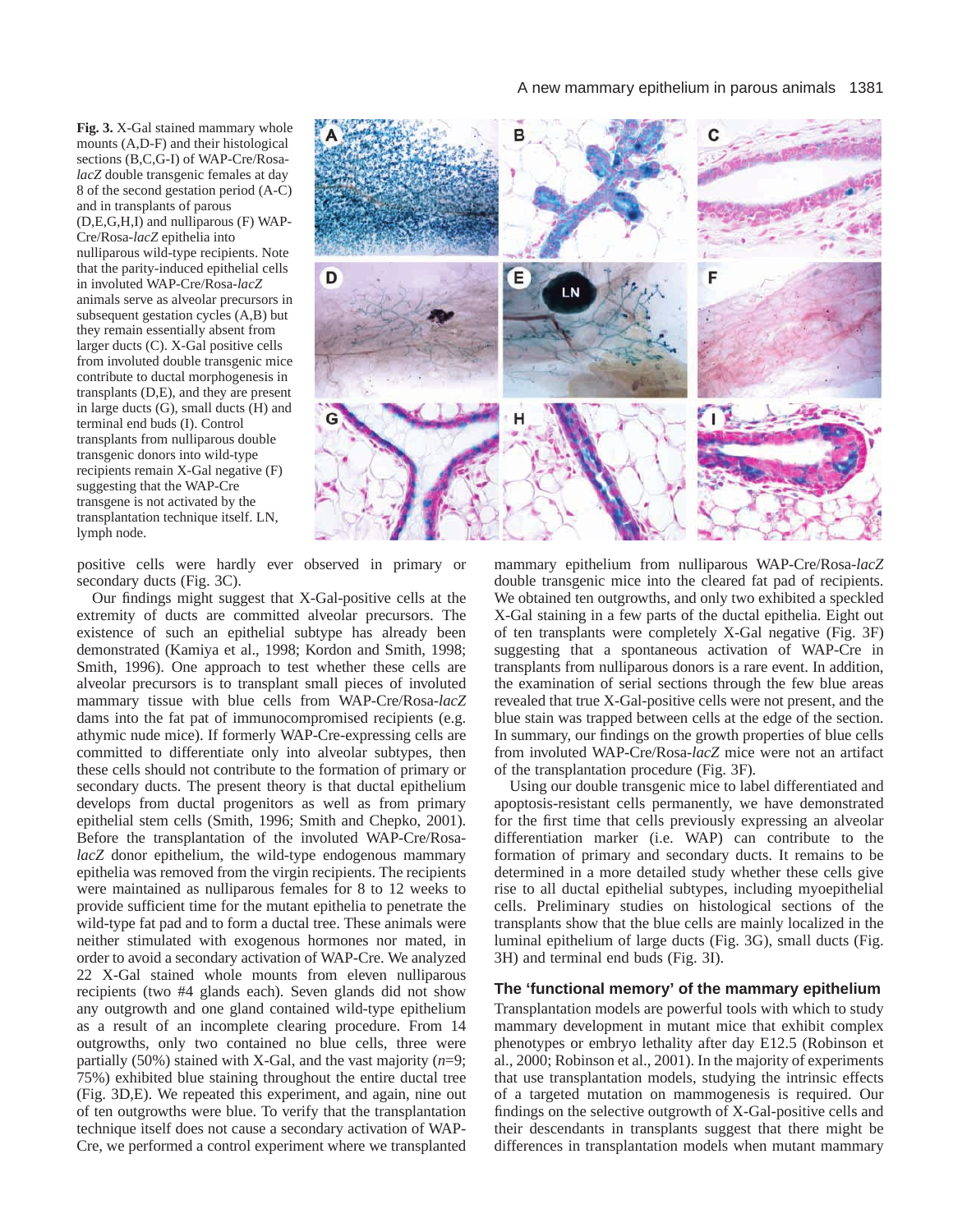

**Fig. 4.** Rescue of the lactation-deficient phenotype after three successive postpartum periods (A,C,E) and their matching involution phases (B,D,F) in heterozygous prolactin receptor knockout mice that carry in addition the transgenic reporter constructs (WAP-Cre/Rosa-*lacZ*). Note the simultaneous increase in the number of parity-induced (X-Gal positive; blue) epithelial cells after each involution period and the reversion of the lactation-deficient phenotype and formation of normal secretory lobules after the third pregnancy (E). B, lower left, magnification of a selected area on the right to demonstrate the presence of a few X-Gal positive cells after the first reproductive cycle.

epithelial cells originate from nulliparous or parous donors. We postulate that in successive pregnancies a subset of mammary epithelial cells undergo a rigorous selection process. It has been frequently reported that mouse models with a targeted mutation are able to compensate for the loss of an important gene in consecutive lactation periods (Liu et al., 1998; Ormandy et al., 1997). The genetic pathways involved in the compensation might be different for each mouse model. For example, the lack of Stat5a can be compensated through upregulation of Stat5b (Liu et al., 1998), or the loss of one functional allele of the prolactin receptor (Prlr) can be compensated through upregulation of the wild-type allele (P. Kelly, personal communication) or through the downregulation of SOCS1 (Lindeman et al., 2001). However, what is the general mechanism for cell selection that results in a functional mammary gland? According to the current theory, alveolar self-renewal that originates only from a naïve stem cell population during each pregnancy cycle does not provide a 'genetic instruction' for the reversal of a mutant phenotype, as differentiated cells that adapt to a mutant situation are lost during the involution phase. We have crossed WAP-Cre/Rosa-*lacZ* double transgenic mice with heterozygous *Prlr* mutants (Ormandy et al., 1997) to address whether our findings on the newly identified mammary epithelial cell population in parous animals provide a general mechanism for alveolar self-renewal and reversal of a mutant phenotype in successive lactations. We have analyzed mammary differentiation and the distribution of X-Gal-positive cells in three consecutive post-partum periods (Fig. 4). The loss of one functional *Prlr* gene inhibited alveolar development (Fig. 4A), and lactation could not be established after the first pregnancy cycle. Nevertheless, a limited number of X-Gal-positive cells still remained in the mammary gland of involuted WAP-Cre/Rosa-*lacZ*/*Prlr*+/– triple mutant mice (Fig. 4B). A significant increase in the number of differentiated alveolar cells was observed at the end of the second gestation period, and many more blue cells did not undergo apoptosis after remodeling was completed (Fig. 4D). More than 50% of the triple mutant mice were unable to nurse their litter after the second gestation period. Lactation and normal development was restored during the third pregnancy cycle (Fig. 4E,4F). Our observations suggest that the newly identified population of epithelial cells in parous mammary glands might be the basis for a general mechanism that facilitates self-renewal of the alveolar compartment in consecutive lactation cycles. The blue cells that did not undergo apoptosis during the involution phase might serve as the 'functional memory' of the mammary epithelium. Again, this could be a universal mechanism for the positive selection of cells that 'learn' how to bypass an altered signaling pathway, but the adaptation of specific compensatory factors to bypass a particular targeted mutation might be different in each mutant mouse strain.

# **In vitro growth characteristics of the new parityinduced epithelial cell population**

The generation and manipulation of primary mammary epithelial cell cultures is common practice to study signaling pathways, differentiation, gene transcription, cell cycle and cell death, or neoplastic transformation. Generally, a primary epithelial cell culture represents a heterogeneous population of epithelial cells. Some cells might be derived from primary ducts, others from secondary ducts or tertiary side branches, alveolar precursors, multipotent stem cells and some cultures also contain significant amounts of myoepithelial cells. It is difficult to distinguish the origin of each subpopulation in vitro as cells change their morphology when grown as monolayers. The potential to repopulate a cleared fat pad of a recipient female is generally maintained after a few passages (Daniel et al., 1971; Young et al., 1971), but it is believed that these outgrowths originate solely from multipotent stem cells (reviewed by Smith and Chepko, 2001). To study morphological features and growth properties of our newly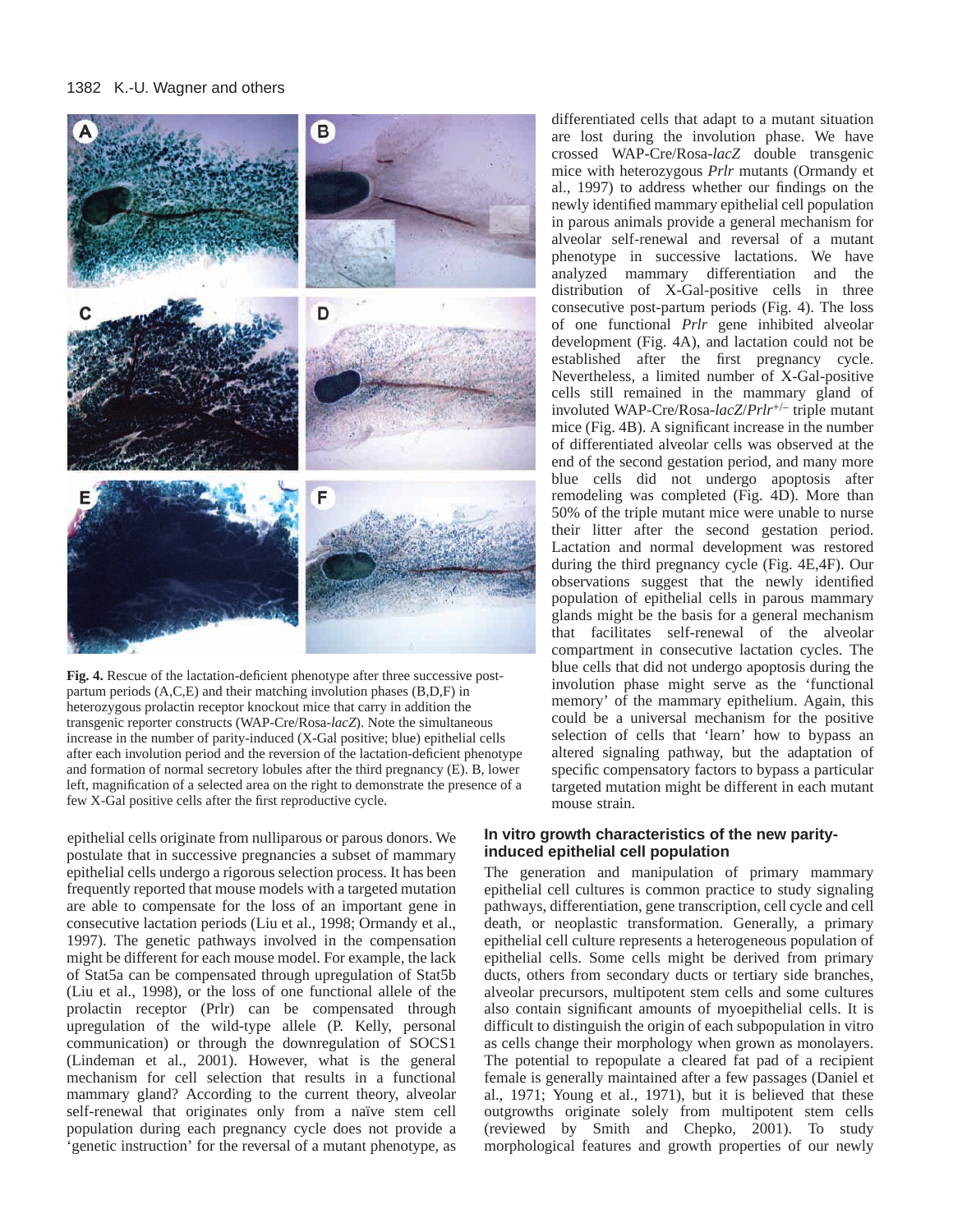identified epithelial cell population in vitro and to compare these features to X-Gal negative epithelial cells, we have derived primary epithelial cell cultures from nulliparous and involuted multiparous WAP-Cre/Rosa-*lacZ* double transgenic females as described in the Materials and Methods. Primary cultures were fixed and stained with X-Gal after 48 and 72 hours to assay the relative amount of blue cells among the entire epithelial population. X-Gal-positive cells were visible in the majority (61-80%) of epithelial islands derived from organoids of involuted multiparous females (Fig. 5A). Some islands, however, remained unstained suggesting that these cells might be descendants from primary ducts as they did not express the WAP-Cre transgene (Fig. 3C). Alternatively, involution and removal of WAP-Cre-expressing cells may be complete in some areas of the gland, whereas in other region WAP-Cre expression might be mosaic. An expansion of X-Galpositive cells was obvious when primary cells were counted after 72 hours in culture (Fig. 5B). At this stage, X-Gal positive epithelial islands contain approximately 20 to 30%, in various cases more than 60%, of blue cells that are morphologically indistinguishable from their X-Gal-negative counterparts (Fig. 5C). They also actively migrate away from these islands to repopulate the intervening space, and then their shape is more fibroblast like (Fig. 5D). However, they are morphologically distinct from X-Gal-negative fibroblasts that have been

#### A new mammary epithelium in parous animals 1383

separated from these cultures by trypsin treatment (Fig. 5I). Epithelial islands from nulliparous WAP-Cre/Rosa-*lacZ* controls contain no or only very few X-Gal stained cells in 48 or 72-hours-old primary cultures (Fig. 5E,G). In addition, the amount of X-Gal-positive cells seems to vary when tissues were derived from virgin mice at different stages of the estrus cycle. The percentile rises from diestrus (0.8%) to estrus (4.4%), and declines during metestrus II (0.9%). These findings are consistent with our observations on whole-mount stained specimens, and they suggest that these cells undergo apoptosis during the estrus cycle and that they are not a permanent population in the virgin mammary gland. Partial differentiation and *Wap* gene expression in the virgin gland as a result of fluctuating levels of hormones during the estrus cycle has been described previously (Robinson et al., 1995). Nevertheless, the amount of X-Gal positive cells in 48-hours-old primary mammary epithelial cell cultures of virgin *Wap*-Cre/Rosa-*lacZ* mice (less than 1%) seems to be insignificant in comparison with parous animals (more than 30%). Moreover, the blue cells in the cultures from nulliparous mice do not amplify noticeably when cultures were maintained for 72 or 96 hours (Fig. 5H). Eventually these cells are diluted out in many cultures that have been passaged repeatedly.

Limiting dilution of primary cells and transplantation into the cleared fat pad is one method for determining the presence



of mammary stem cells and for achieving outgrowths that are derived from single or very few stem cells and their antecedents (Kordon and Smith, 1998; Smith, 1996). We have injected single

**Fig. 5.** X-Gal staining of primary cultures of mammary epithelial cells (A-H,L), mammary fibroblasts (I), and a whole mount (J) and its corresponding histological section (K) of an outgrowth from transplanted dissociated cells of parous (involuted) WAP-Cre/Rosa*lacZ* mice into the cleared fat pad of nulliparous wild-type recipients. Note the high proliferative capacity of blue cells derived from parous WAP-Cre/Rosa-*lacZ* mice and cultured for 48 (A) and 72 hours (B). Grown as a monolayer, these blue parity-induced cells do not differ in their morphology from other epithelial subtypes (C), and they can actively migrate away from epithelial colonies (D). Epithelial cells derived from nulliparous double transgenic mice and cultured for 48 (E,F) and 72 hours (G) are

mostly X-Gal negative. The few blue cells detected in these early cultures of nulliparous controls do not expand even after 96 hours in culture (H). Note also that mammary fibroblasts of parous double transgenic animals are X-Gal negative (I). (J) Reconstitution of the ductal tree after transplantation of a small number of epithelial cells from parous, non-pregnant WAP-Cre/Rosa-*lacZ* mice into the cleared fat pad of nulliparous wild-type recipients (limiting dilution experiment; X-Gal whole-mount staining). (K) Histological section of J counterstained with nuclear Fast Red.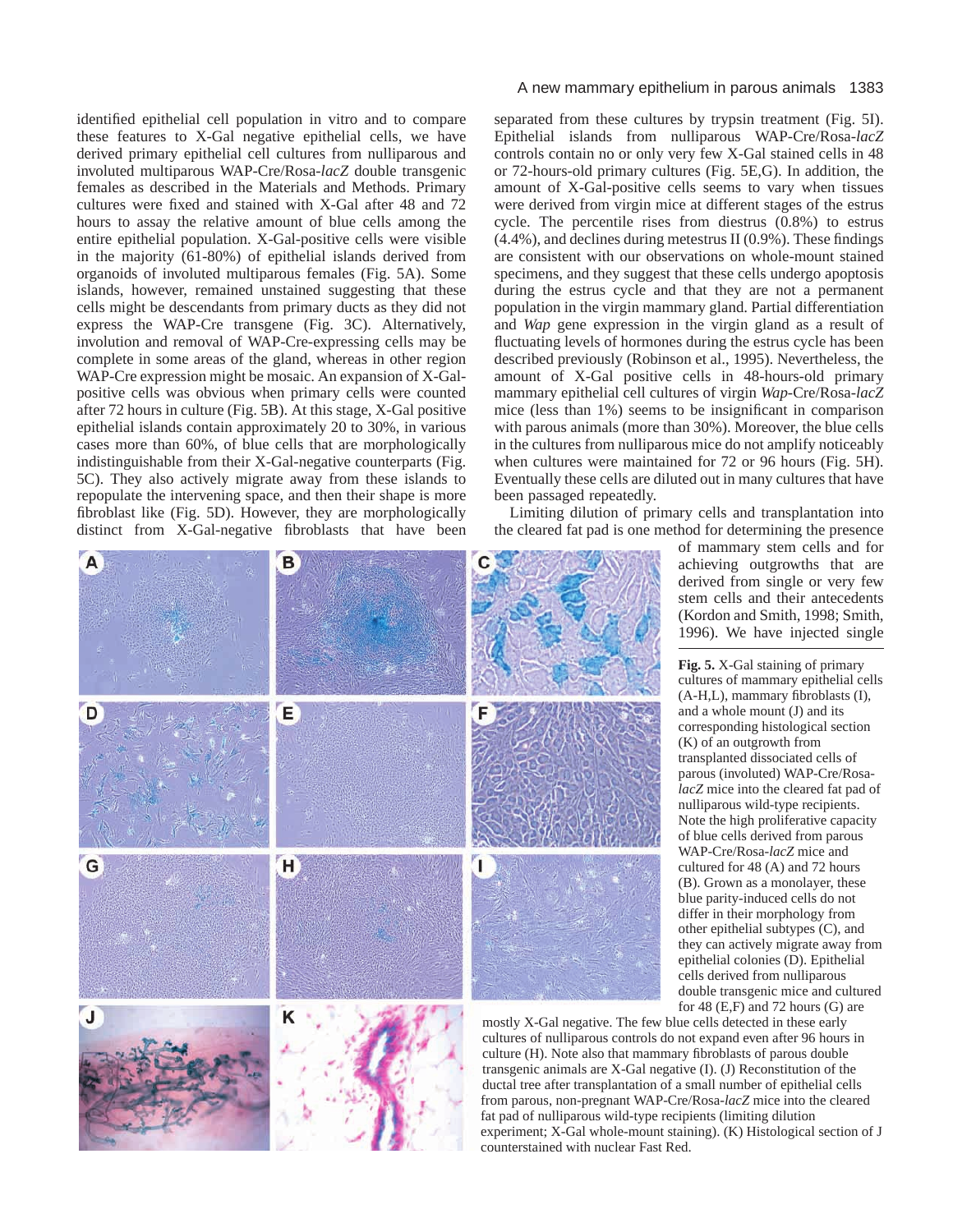cell suspensions from involuted WAP-Cre/Ros-*lacZ* epithelial cells into the cleared fat pad of recipients to determine whether X-Gal-positive cells alone are capable of reconstructing the entire ductal tree. It has previously been shown that 2000 epithelial cells represent an endpoint concentration needed to obtain a positive take in injected epithelium-divested mammary fat pads (Smith, 1996). Therefore, we injected 23,000 epithelial cells from our double transgenic mouse model together with 200,000 fibroblasts as carrier cells into ten cleared fat pads of recipient mice. This number was used to ensure that at least 2000 of the cells inoculated were X-Gal positive as we determined in this particular population that 10% of the cells expressed β-galactosidase. As described earlier, the animals were kept as virgins and analyzed 8 to 12 weeks later. We observed ductal structures in four fat pads (an expected frequency of takes given the low number of epithelial cells injected), and each of these glands contained more than one independent outgrowth. From ten independent epithelial outgrowths, six had X-Gal-positive cells (Fig. 5J,K); however, none of them appeared to be composed exclusively of blue cells, suggesting that the newly discovered epithelial population is not capable of autonomously forming an epithelial structure in non-pregnant females.

# **DISCUSSION**

In this report, we establish the emergence of a stable mammary epithelial population following, pregnancy, lactation and involution that is not present in the nulliparous gland. Physiological differences between the mammary epithelium found in nulliparous and in primiparous or parous female mice have been noted previously (Smith, 1987; Smith and Vonderhaar, 1981; Vonderhaar et al., 1978; Vonderhaar and Smith, 1982). In explant cultures, the mammary glands of nulliparous mice must synthesize DNA before they become fully responsive to lactogenic hormonal stimuli. By contrast, explants from the mammary glands of parous females do not require new DNA synthesis before a lactational response. Subsequent studies ruled out completion of the cell cycle and mitosis as an explanation for this difference between the mammary epithelium of parous and virgin mice (Smith and Vonderhaar, 1981). In examining the potential role of the basement membrane collagen synthesis, a further difference was noted between virgin and parous mice in explant cultures. When proline was left out of the medium, virgin explants failed to respond, even to the extent noted in DNA-synthesis inhibited explants, failing either to differentiate cytologically or to produce any milk proteins. Again, by contrast, no reduction in the responsiveness of epithelium from parous, non-pregnant mice occurred in the absence of proline (Smith, 1987). Therefore, in terms of hormone responsiveness in explant cultures, the mammary epithelium from parous females is distinctly different from that in nulliparous mice. Furthermore, in several species, including mice (Medina and Smith, 1999), parous and nulliparous females differ in their propensity to develop mammary cancer. This difference is thought to reflect either systemic changes resulting from pregnancy or more probably the alteration of the mammary tissue itself. The newly identified mammary epithelial population that encompasses a significant region of the entire mammary epithelia in parous

animals might be a facilitator of the important physiological changes mentioned above. Therefore, it might be beneficial to discriminate these epithelial subpopulations and evaluate the physiological parameters independently.

Contiguous regions of the mammary epithelium in the human breast are clonally derived as determined by X chromosome inactivation patterns (Tsai et al., 1996), indicating the presence of a pluripotent precursor. This observation has been confirmed and extended to include normal tissues surrounding mammary atypia and tumors in situ (Deng et al., 1996; Lakhani et al., 1999; Rosenberg et al., 1997). In murine mammary glands, considerable evidence supports the existence of locally dispersed multipotent epithelial stem cells (reviewed by Smith and Chepko, 2001). The multipotent epithelial population comprises three subtypes: mammary stem cells (which produce all epithelial cell types, including ducts and alveoli), ductal-limited precursors (which produce only branching ducts) and lobule-limited precursors (which produce only secretory lobules). All of these multipotent epithelial cells are found in clonally derived mammary outgrowths, indicating they arise from a mammary stem cell (Kordon and Smith, 1998). The multipotent epithelial cells in human and murine glands are associated with cellular populations, which express luminal epithelial markers rather than the phenotypic markers associated with myoepithelial cells (Smalley et al., 1999; Stingl et al., 1998; Stingl et al., 2001). These findings are consistent with our observations presented in this report. Some *Wap*expressing mammary epithelial cells survive post-lactational involution and persist in a luminal niche. Subsequently, upon the succeeding pregnancy, they proliferate to help form new secretory acini. However, in transplants this parity-induced epithelial population shows the property of self-renewal, and these cells maintain themselves at regular intervals among the luminal epithelium of the extending ductal branches. They also orientate themselves within the body of the growing terminal end bud. Thus, these cells express certain features of multipotent stem cells, i.e. the property of self-renewal and the ability to divide symmetrically. The dissociation of involuted mammary glands from WAP-Cre/Rosa-*lacZ* double transgenic animals and the transplantation of the dispersed epithelial cells into the cleared fat pad of recipients demonstrate that this parity-induced epithelial population can re-associate with other cells and produce complete branching mammary ducts. However none of the structures produced in these studies were entirely composed of blue cells, therefore these cells may not be capable of producing all of the epithelial cell types in mammary ducts by themselves. Hence, these parity-induced mammary epithelial cells seem to lack the most important feature of mammary stem cells: the innate capacity to produce diverse progeny such as ductal myoepithelial cells.

The appearance of epithelial cells committed to secretory differentiation and capable of proliferation among the parous mammary epithelium provides a buffer population, which may protect the depletion of primary mammary stem cells from the population as a result of mitotic activity. Serial transplantation shows evidence that mammary epithelium from an aged, multiparous female is equivalent to that from young pubertal females with respect to longevity and growth potential (Young et al., 1971). The 'rescue' of normal secretory development and lactation in the prolactin receptor heterozygous knockout mice is an example of the buffering capacity provided by the survival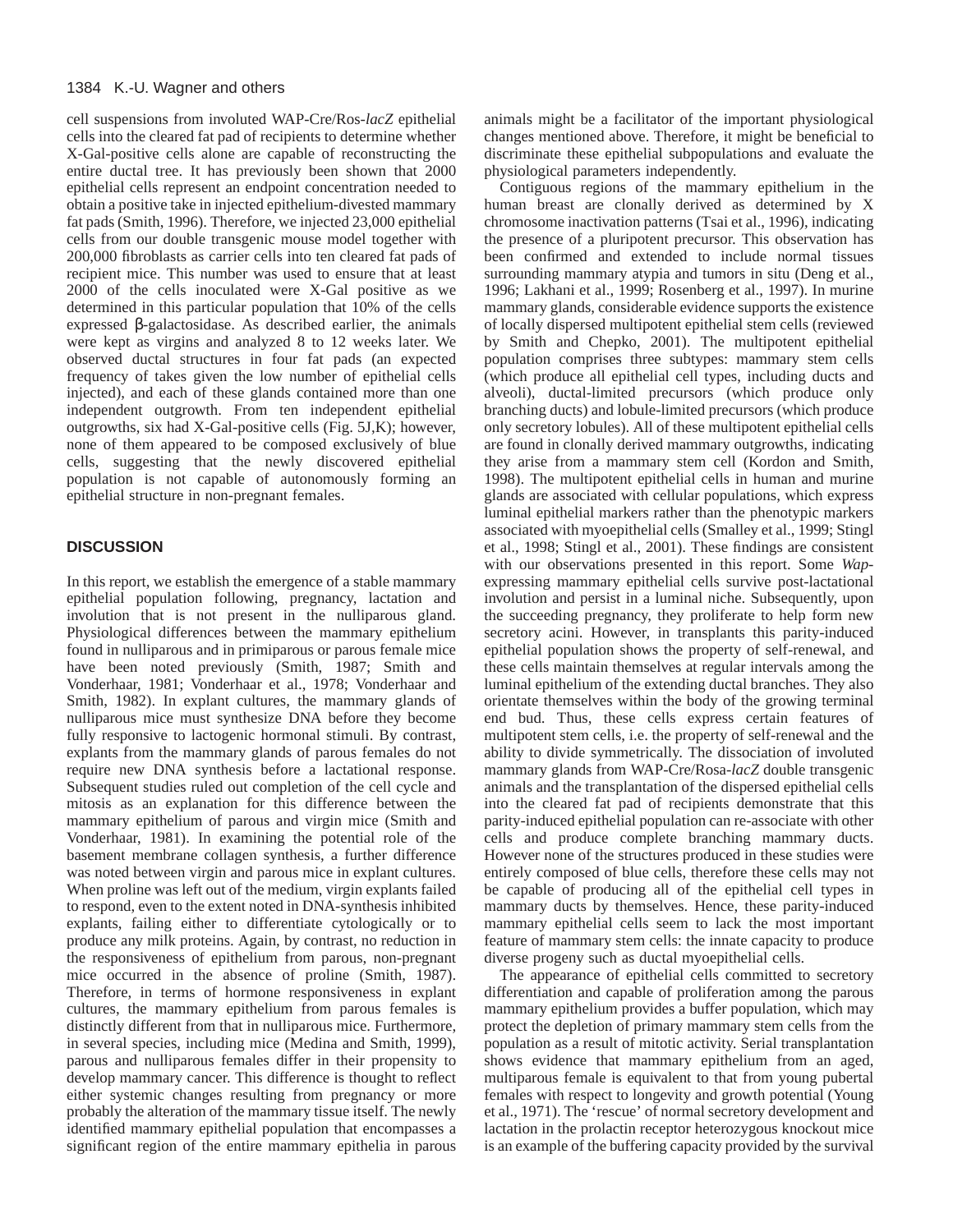and proliferative capacity of the parity-induced epithelial population.

A question of interest is the significance of the appearance of partially committed, proliferation-competent cells in the parous mammary gland and the increased resistance to mammary tumorigenesis compared to the nulliparous gland. Women, regardless of ethnicity, who have undergone a fullterm pregnancy before 20 years of age have one-half the risk of developing breast cancer compared with nulliparous women (MacMahon et al., 1970). Parous rats and mice also have a greatly reduced susceptibility to chemically induced mammary tumorigenesis when compared with their nulliparous siblings (Medina and Smith, 1999; Russo and Russo, 1996; Welsch, 1985). The mechanism(s) for this protective effect have not been defined. The most widely accepted explanation, offered by Russo and Russo (Russo and Russo, 1996), is that the protection is afforded by the pregnancy-induced differentiation of the target structures for carcinogenesis: terminal end buds and duct termini. More recently, it has been suggested that the hormonal milieu of pregnancy affects the developmental state of a subset of mammary epithelial cells and their progeny, which result in persistent differences in their response to carcinogenic challenge. These changes are reflected in the muted proliferative response to carcinogen exposure by the affected cells and the appearance of a sustained expression of nuclear p53 in the hormone-treated epithelium. The proliferation block and the induction of p53 occur both in rats and in mice and support the generality of this hypothesis (Sivaraman et al., 1998; Sivaraman et al., 2001). The ability to identify and subsequently isolate cells from the parity-induced subpopulation of epithelial cells from multiparous mice offers an opportunity to evaluate various aspects of the differences between parous and nulliparous mouse mammary glands.

The prolactin receptor knockout mice were a kind gift from Dr P. Kelly to L. H.

K. U. W. was funded in part by the Department of Defense grant DAMD17-00-1-0641.

## **REFERENCES**

- **Burdon, T., Sankaran, L., Wall, R. J., Spencer, M. and Hennighausen, L.** (1991). Expression of a whey acidic protein transgene during mammary development. Evidence for different mechanisms of regulation during pregnancy and lactation. *J. Biol. Chem.* **266**, 6909-6914.
- **Chen, L. H. and Bissell, M. J.** (1989). A novel regulatory mechanism for whey acidic protein gene expression. *Cell Regul.* **1**, 45-54.
- **Daniel, C. W., De Ome, K. B., Young, J. T., Blair, P. B. and Faulkin, L. J., Jr** (1968). The in vivo life span of normal and preneoplastic mouse mammary glands: a serial transplantation study. *Proc. Natl. Acad. Sci. USA* **61**, 53-60.
- **Daniel, C. W., Young, L. J., Medina, D. and DeOme, K. B.** (1971). The influence of mammogenic hormones on serially transplanted mouse mammary gland. *Exp. Gerontol.* **6**, 95-101.
- **Deng, G., Lu, Y., Zlotnikov, G., Thor, A. D. and Smith, H. S.** (1996). Loss of heterozygosity in normal tissue adjacent to breast carcinomas. *Science* **274**, 2057-2059.
- **DeOme, K. B., Faulkin, L. J., Bern, H. A. and Blair, P. E.** (1959). Development of mammary tumors from hyperplastic alveolar nodules transplanted into gland-free mammary fat pads of female C3H mice. *Cancer Res*. **19**, 515-520.
- **Faulkin, L. J. and DeOme, K. B.** (1960). Regulation of growth and spacing of gland elements in the mammary fat pad of the C3H mouse. *J. Nat. Cancer Inst.* **24**, 953-969.
- **Hennighausen, L. and Robinson, G. W.** (1998). Think globally, act locally: the making of a mouse mammary gland. *Genes Dev.* **12**, 449-455.
- **Hennighausen, L. and Robinson, G. W.** (2001). Signaling pathways in the mammary gland development. *Dev. Cell* **1**, 467-475.
- **Horseman, N. D., Zhao, W., Montecino-Rodriguez, E., Tanaka, M., Nakashima, K., Engle, S. J., Smith, F., Markoff, E. and Dorshkind, K.** (1997). Defective mammopoiesis, but normal hematopoiesis, in mice with a targeted disruption of the prolactin gene. *EMBO J.* **16**, 6926-6935.
- **Kamiya, K., Gould, M. N. and Clifton, K. H.** (1998). Quantitative studies of ductal versus alveolar differentiation from rat mammary clonogens. *Proc. Soc. Exp. Biol. Med.* **219**, 217-225.
- **Kordon, E. C. and Smith, G. H.** (1998). An entire functional mammary gland may comprise the progeny from a single cell. *Development* **125**, 1921-1930.
- **Lakhani, S. R., Chaggar, R., Davies, S., Jones, C., Collins, N., Odel, C., Stratton, M. R. and O'Hare, M. J.** (1999). Genetic alterations in 'normal' luminal and myoepithelial cells of the breast. *J. Pathol.* **189**, 496-503.
- **Li, M., Wagner, K. U. and Furth, P. A.** (2000). Transfection of primary mammary epithelial cells by viral and nonviral methods. In *Methods in Mammary Gland Biology and Breast Cancer* (ed. M. M. Ip and B. B. Ash), pp. 233-244. New York: Kluwer Academic/Plenum Publishers.
- **Lindeman, G. J., Wittlin, S., Lada, H., Naylor, M. J., Santamaria, M., Zhang, J. G., Starr, R., Hilton, D. J., Alexander, W. S., Ormandy, C. J. and Visvader, J.** (2001). SOCS1 deficiency results in accelerated mammary gland development and rescues lactation in prolactin receptor-deficient mice. *Genes Dev.* **15**, 1631-1636.
- **Liu, X., Robinson, G. W., Wagner, K. U., Garrett, L., Wynshaw-Boris, A.** and Hennighausen, L. (1997). Stat5a is mandatory for adult mammary gland development and lactogenesis. *Genes Dev.* **11**, 179-186.
- **Liu, X., Gallego, M. I., Smith, G. H., Robinson, G. W. and Hennighausen, L.** (1998). Functional release of Stat5a-null mammary tissue through the activation of compensating signals including Stat5b. *Cell Growth Differ.* **9**, 795-803.
- **Ludwig, T., Fisher, P., Murty, V. and Efstratiadis, A.** (2001). Development of mammary adenocarcinomas by tissue-specific knockout of Brca2 in mice. *Oncogene* **20**, 3937-3948.
- **Lund, L. R., Romer, J., Thomasset, N., Solberg, H., Pyke, C., Bissell, M. J., Dano, K. and Werb, Z.** (1996). Two distinct phases of apoptosis in mammary gland involution: proteinase-independent and -dependent pathways. *Development* **122**, 181-193.
- **MacMahon, B., Lin, T. M., Lowe, C. R., Mirra, A. P., Ravnihar, B., Salber, E. J., Trichopoulos, D., Valaoras, V. G. and Yuasa, S.** (1970). Lactation and cancer of the breast. A summary of an international study. *Bull. World Health Org*. **42**, 185-194.
- **McKnight, R. A., Shamay, A., Sankaran, L., Wall, R. J. and Hennighausen, L.** (1992). Matrix-attachment regions can impart positionindependent regulation of a tissue-specific gene in transgenic mice. *Proc. Natl. Acad. Sci. USA* **89**, 6943-6947.
- **Medina, D. and Smith, G. H.** (1999). Chemical carcinogen-induced tumorigenesis in parous, involuted mouse mammary glands. *J. Natl. Cancer Inst.* **91**, 967-969.
- **Medina, D. and Kittrell, F. S.** (2000). Establishment of mouse mammary cell lines. In: *Methods in Mammary Gland Biology and Breast Cancer* (ed. M. M. Ip and B. B. Ash), pp. 137-145. New York: Kluwer Academic/Plenum Publishers.
- **Miyoshi, K., Shillingford, J., Smith, G. H., Grimm, S. L., Wagner, K. U., Oka, T., Rosen, J. M., Robinson, G. W. and Hennighausen, L.** (2001). Signal Transducer and Activator Transcription 5 (Stat5) controls the proliferation and differentiation of mammary alveolar epithelium. *J. Cell Biol.* **155**, 531-542.
- **Neville, M. C.** (1999). Physiology of lactation. *Clin. Perinatol.* **26**, 251-279.
- **Ormandy, C. J., Camus, A., Barra, J., Damotte, D., Lucas, B., Buteau, H., Edery, M., Brousse, N., Babinet, C., Binart, N. and Kelly, P. A.** (1997). Null mutation of the prolactin receptor gene produces multiple reproductive defects in the mouse. *Genes Dev.* **11**, 167-178.
- **Pittius, C. W., Sankaran, L., Topper, Y. J. and Hennighausen, L.** (1988). Comparison of the regulation of the whey acidic protein gene with that of a hybrid gene containing the whey acidic protein gene promoter in transgenic mice. *Mol. Endocrinol.* **2**, 1027-1032.
- **Robinson, G. W., McKnight, R. A., Smith, G. H. and Hennighausen, L.** (1995). Mammary epithelial cells undergo secretory differentiation in cycling virgins but require pregnancy for the establishment of terminal differentiation. *Development* **121**, 2079-2090.
- **Robinson, G. W., Accili, D. and Hennighausen, L.** (2000) Rescue of